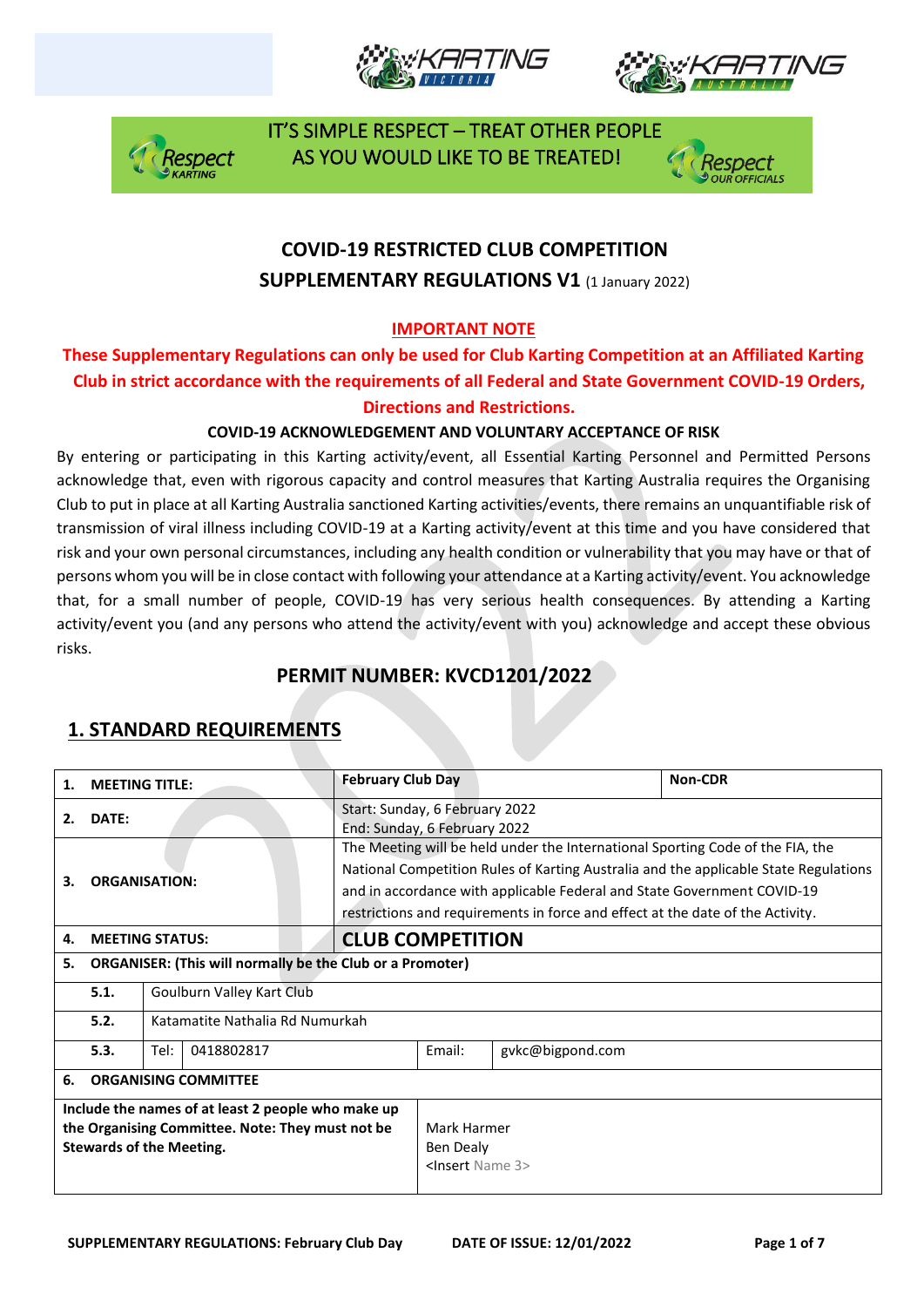







| 7. ESSENTIAL OFFICIALS (Ref: General Rules Chapter 7 Rule 4 - "Essential Officials")             |                                                           |  |  |  |
|--------------------------------------------------------------------------------------------------|-----------------------------------------------------------|--|--|--|
| <b>Stewards of The Meeting</b><br>Note: Chief Steward Must be Grade 3 or Higher                  | Leticia Harmer (Chief Steward)                            |  |  |  |
| Clerk of the Course                                                                              | <b>Steve Black</b>                                        |  |  |  |
| Note: Up to 35 Entries May be Grade 4 or Higher. More than 35 Entries* Must be Grade 3 or Higher |                                                           |  |  |  |
| * See General Rules Chapter 7 Rule 4 Guidance Note 2                                             |                                                           |  |  |  |
| Chief Scrutineer: May be Grade 4 or Higher                                                       | Luke Doidge                                               |  |  |  |
| Chief Timekeeper:                                                                                | Deb Sutton                                                |  |  |  |
| <b>Emergency and Medical Services:</b>                                                           | <b>Judy Dealy</b>                                         |  |  |  |
| <b>OTHER OFFICIALS</b><br>8.                                                                     |                                                           |  |  |  |
|                                                                                                  | <b>Brent Opie</b><br><b>Greg Mawson</b>                   |  |  |  |
| <b>Assistant Clerk of The Course:</b>                                                            |                                                           |  |  |  |
| <b>Starter</b>                                                                                   | <b>Geordie MacDonald</b>                                  |  |  |  |
| <b>Scales Marshal</b>                                                                            | Judge of Fact                                             |  |  |  |
| <b>Grid Marshal</b>                                                                              | Dave Sutton                                               |  |  |  |
| Secretary of the Meeting                                                                         | <b>Steve Black</b>                                        |  |  |  |
| Timekeeper                                                                                       | Deb Sutton                                                |  |  |  |
| 9. CIRCUIT DETAILS                                                                               |                                                           |  |  |  |
| <b>Circuit Name:</b>                                                                             | Numurkah Raceway                                          |  |  |  |
| <b>Circuit Address:</b>                                                                          | Katamatite Nathalia Rd Numurkah                           |  |  |  |
| <b>Track Length:</b>                                                                             | 541 Metres                                                |  |  |  |
| <b>Direction Of Racing:</b>                                                                      | Clockwise                                                 |  |  |  |
| <b>Track Density:</b>                                                                            | 22                                                        |  |  |  |
| <b>Notice Board:</b>                                                                             | Between in and out grids                                  |  |  |  |
| <b>Stewards Office:</b>                                                                          | Portable building next to tower                           |  |  |  |
| <b>Mechanical Breakdown Lane:</b>                                                                | Will Not be in use at this Meeting.                       |  |  |  |
| Parc Fermé:                                                                                      | Area fenced off from in grid to tech shed and scales shed |  |  |  |

## **2. ADMINISTRATION**

|    | Anyone that holds a KA karting licence may compete at club events                                                                                                              |
|----|--------------------------------------------------------------------------------------------------------------------------------------------------------------------------------|
| 2. | The Club must maintain a register of all permitted persons who enter the Circuit for the<br>Event.                                                                             |
| 3. | The number of entries in the Event is strictly limited by Government Directions/Orders.<br>Pre-entry for the Event is essential. There will be NO ENTRIES ACCEPTED ON THE DAY. |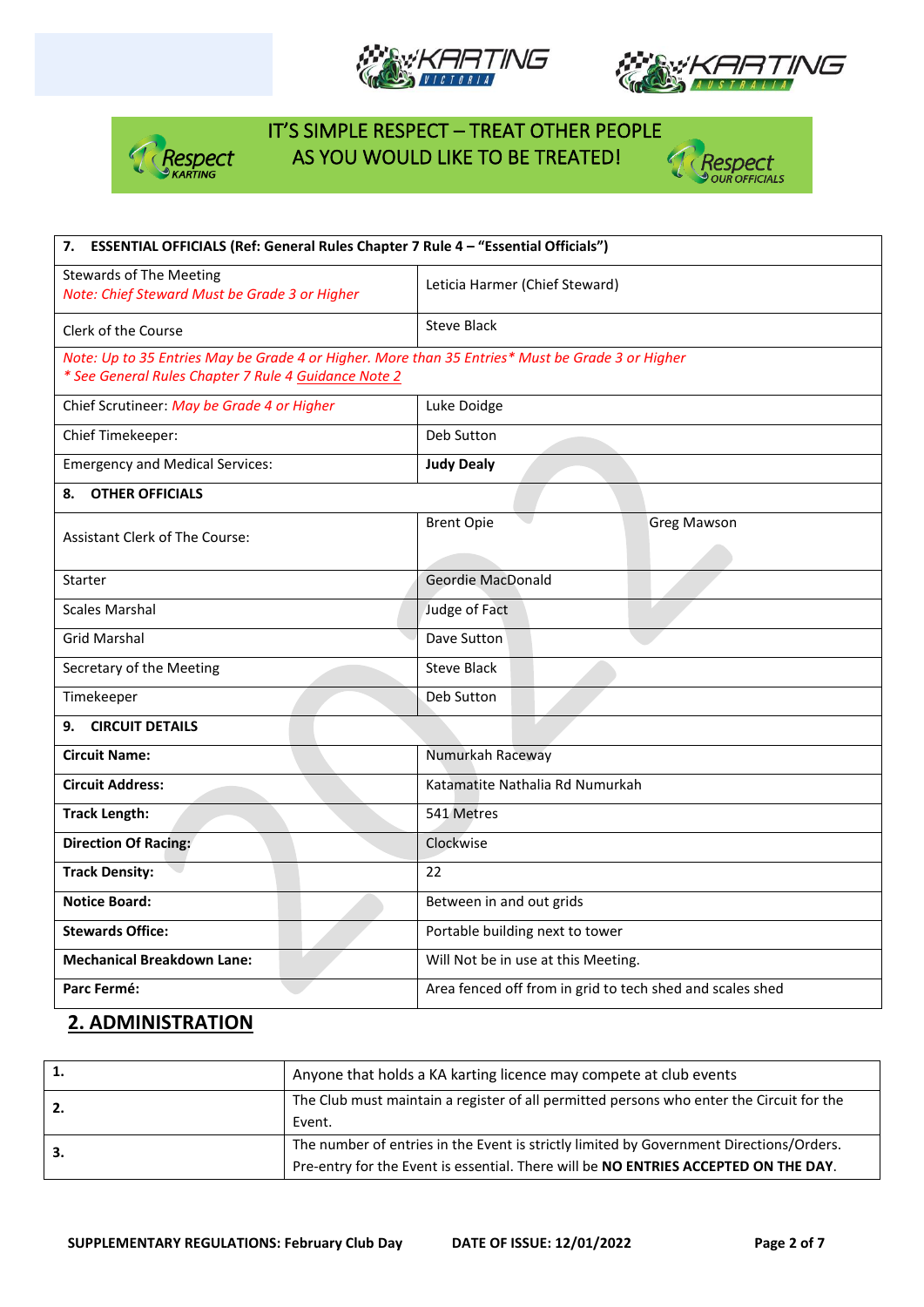







| <b>COMPETITION GROUPS</b><br>4.                                                                                                                                                                                                                                                                                                                                                                                                                                             | The Competition Groups listed below are permitted to compete at this Meeting.<br>Competition Group names as listed in the 2022 Australian Karting Manual Competition<br>Rules Chapter 5 Rule 7 must be used. |                                                                                                                     |                             |            |                                                                                                                          |  |
|-----------------------------------------------------------------------------------------------------------------------------------------------------------------------------------------------------------------------------------------------------------------------------------------------------------------------------------------------------------------------------------------------------------------------------------------------------------------------------|--------------------------------------------------------------------------------------------------------------------------------------------------------------------------------------------------------------|---------------------------------------------------------------------------------------------------------------------|-----------------------------|------------|--------------------------------------------------------------------------------------------------------------------------|--|
|                                                                                                                                                                                                                                                                                                                                                                                                                                                                             | See the Important Notes for Clubs About 4SS Racing (Class Rules, Chapter 20)                                                                                                                                 |                                                                                                                     |                             |            |                                                                                                                          |  |
| <b>Competition Group</b>                                                                                                                                                                                                                                                                                                                                                                                                                                                    |                                                                                                                                                                                                              | <b>Eligible Classes for each Competition Group</b>                                                                  |                             |            |                                                                                                                          |  |
| Cadet                                                                                                                                                                                                                                                                                                                                                                                                                                                                       |                                                                                                                                                                                                              | Cadet 9                                                                                                             | Cadet 12                    | Cadet 4SS  | <b>NOTE: Cadet 9 and Cadet 4SS MUST be</b><br>arranged behind Cadet 12.                                                  |  |
| <b>Junior (Lower Performance)</b>                                                                                                                                                                                                                                                                                                                                                                                                                                           |                                                                                                                                                                                                              | KA4                                                                                                                 | 4SS Junior                  | Yamaha     |                                                                                                                          |  |
| <b>Junior (Higher Performance)</b>                                                                                                                                                                                                                                                                                                                                                                                                                                          |                                                                                                                                                                                                              | KA3                                                                                                                 | KA <sub>2</sub>             | Junior Max | Junior Performance                                                                                                       |  |
| <b>Senior 4 Stroke</b>                                                                                                                                                                                                                                                                                                                                                                                                                                                      |                                                                                                                                                                                                              | 4SS Senior                                                                                                          | 4SS<br>Supermaxx            |            |                                                                                                                          |  |
| <b>Senior (Lower Performance)</b>                                                                                                                                                                                                                                                                                                                                                                                                                                           |                                                                                                                                                                                                              | KA4                                                                                                                 | KA3                         | Yamaha     | TaG 125 Restricted                                                                                                       |  |
| <b>Senior TaG</b>                                                                                                                                                                                                                                                                                                                                                                                                                                                           |                                                                                                                                                                                                              | <b>TaG 125</b>                                                                                                      | X30                         |            |                                                                                                                          |  |
| <b>Open Performance</b>                                                                                                                                                                                                                                                                                                                                                                                                                                                     |                                                                                                                                                                                                              | KZ <sub>2</sub>                                                                                                     | D <sub>D</sub> <sub>2</sub> | Gearbox    | Open Performance                                                                                                         |  |
| $\bullet$<br>(2) groups.                                                                                                                                                                                                                                                                                                                                                                                                                                                    |                                                                                                                                                                                                              |                                                                                                                     |                             |            | Should any Competition Group reach 80% of the Track Density, the Classes in that Competition Group may be split into two |  |
| 5. ENTRIES                                                                                                                                                                                                                                                                                                                                                                                                                                                                  |                                                                                                                                                                                                              |                                                                                                                     |                             |            |                                                                                                                          |  |
| 2.1 ENTRIES OPEN:                                                                                                                                                                                                                                                                                                                                                                                                                                                           |                                                                                                                                                                                                              | 11.59 12/01/2022                                                                                                    |                             |            |                                                                                                                          |  |
| 2.2 ENTRIES CLOSE:                                                                                                                                                                                                                                                                                                                                                                                                                                                          |                                                                                                                                                                                                              | A minimum of one (3) day prior to the commencement of the Meeting 9pm 4/02/2022 NO LATE<br><b>ENTRIES ACCEPTED.</b> |                             |            |                                                                                                                          |  |
| 2.4 ENTRIES CLOSE:                                                                                                                                                                                                                                                                                                                                                                                                                                                          |                                                                                                                                                                                                              | 11.59 4/02/2022                                                                                                     |                             |            |                                                                                                                          |  |
| <b>ENTRY FEE</b><br>6.                                                                                                                                                                                                                                                                                                                                                                                                                                                      |                                                                                                                                                                                                              |                                                                                                                     |                             |            |                                                                                                                          |  |
| 3.1 The Entry Fee for each Competition Group at this Meeting including GST including the TDF levy is as follows:                                                                                                                                                                                                                                                                                                                                                            |                                                                                                                                                                                                              |                                                                                                                     |                             |            |                                                                                                                          |  |
| <b>Competition Group Name</b>                                                                                                                                                                                                                                                                                                                                                                                                                                               |                                                                                                                                                                                                              |                                                                                                                     |                             |            | <b>Entry Fee</b>                                                                                                         |  |
| Cadet and Junior Groups                                                                                                                                                                                                                                                                                                                                                                                                                                                     |                                                                                                                                                                                                              |                                                                                                                     |                             |            | \$30                                                                                                                     |  |
| Senior Groups                                                                                                                                                                                                                                                                                                                                                                                                                                                               |                                                                                                                                                                                                              | \$40                                                                                                                |                             |            |                                                                                                                          |  |
| Second or Third Groups Entered                                                                                                                                                                                                                                                                                                                                                                                                                                              |                                                                                                                                                                                                              |                                                                                                                     |                             | \$25       |                                                                                                                          |  |
| <b>ENTRY PROCEDURE</b><br>7.                                                                                                                                                                                                                                                                                                                                                                                                                                                |                                                                                                                                                                                                              |                                                                                                                     |                             |            |                                                                                                                          |  |
| 4.1 Each Entry for this Meeting must be made using the CMS as follows:<br>Log on to your driver information via http://www.karting.net.au/<br>Click on the licence and entries icon (top centre of the screen)<br>Click on the "Enter a Race Meeting" icon<br>٠<br>Enter your log on details<br>Under 'My Details' functions, choose 'Pre Enter Race Meeting'<br>Choose the State in which the Meeting is being held<br>Choose the Club who is the Organiser of the Meeting |                                                                                                                                                                                                              |                                                                                                                     |                             |            |                                                                                                                          |  |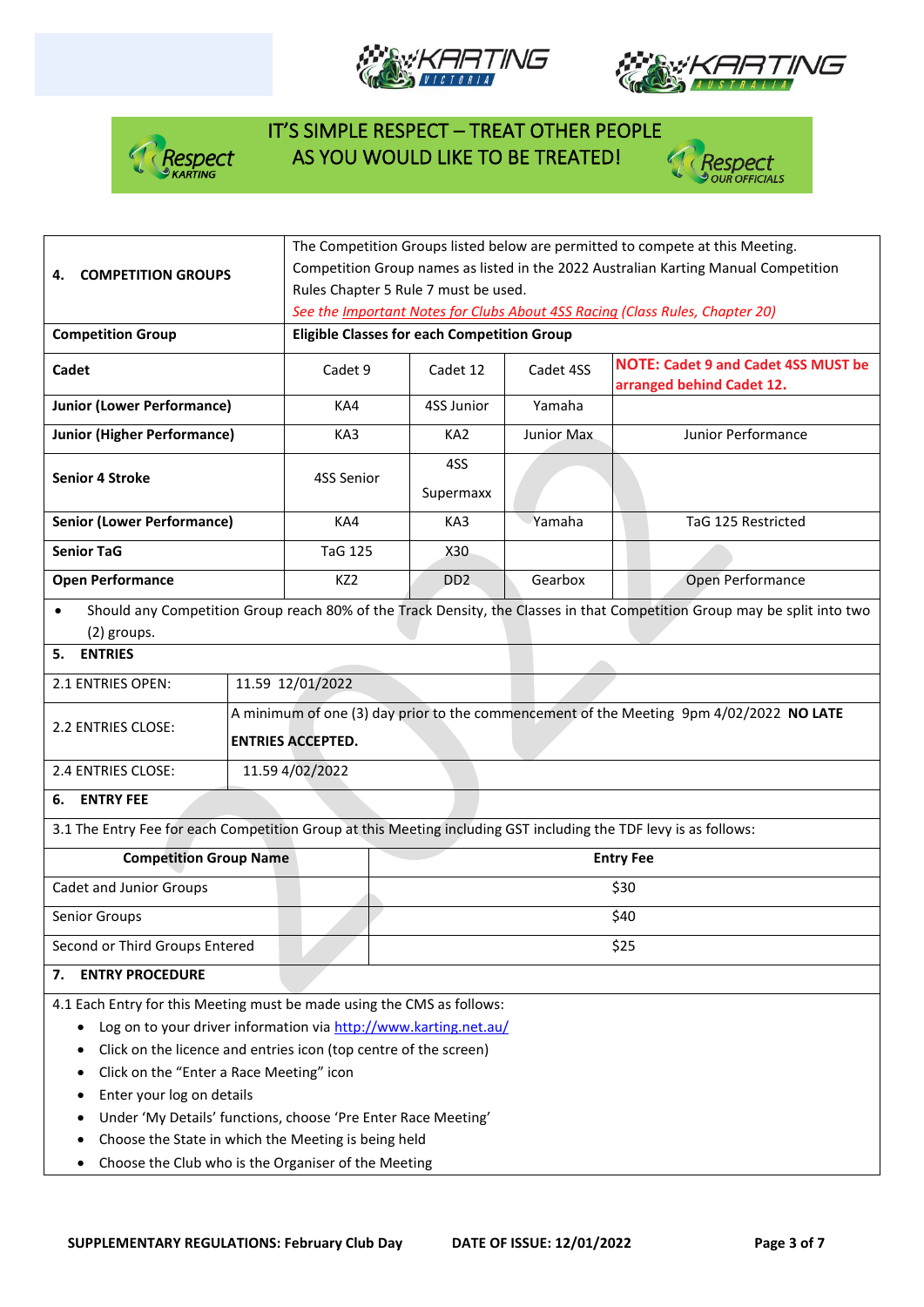







4.2 Payment of the Entry Fee can be made as follows:

Credit card Payments can be made via CMS using SecurePay ONLY

#### **8. MINIMUM ENTRIES**

5.1 6 is the minimum number of pre-entries which must be received for each Competition Group.

5.2 If insufficient entries are received for a Competition Group to form in its own right, the Competition Group must be consolidated in accordance with the Competition Rules Chapter 1 – Rule 9.

#### **9. BRING A MATE SESSION**

6.1 A "Bring a Mate" session Will Not be conducted at this Meeting.

#### **10. TEAMS COMPETITION**

7.1 Teams Competition Will Not be conducted at this Meeting.

## **3. SPECIFIC COVID-19 RESTRICTION AND MITIGATION REQUIREMENTS**

**COVIDSafe ACTION PLAN** (When required at law) The Club has completed a COVIDSafe Action Plan and submitted it to the relevant State Government Department. All actions identified as being required to be done to create a COVIDSafe Event and Club facility must be carried out prior to and during the Event. **1. PERMITTED AND NON-PERMITTED PERSONS 1.1. No person who has symptoms consistent with COVID-19 (this includes any fever, respiratory symptoms, shortness of breath, sore throat, cough, lack of smell or fatigue) is permitted to attend the Circuit or participate in the Event. 1.2. Any person who starts to feel unwell or to exhibit symptoms of COVID-19 during the Event must immediately avoid contact with all persons at the Circuit and MUST IMMEDIATELY LEAVE the Circuit. 2.** Note – The number chosen in 2.1 must not exceed the maximum number of people permitted to gather under State Public Health Authority Orders/Directions/Regulations. **SOCIAL DISTANCING AND DENSITY REQUIRMENTS 2.1.** Essential Karting Personnel and Permitted Persons are not permitted to gather in groups greater than Choose a number while in attendance at the Event. (Delete if no limit on Group size by the State Government required) **2.2.** Government prescribed Social Distancing measures must always be observed. **2.3.** The use by Permitted Persons of any indoor facilities is strictly limited by the Density Quotient of the room as included in the Club's COVIDSafe Action Plan. **2.4.** Food service provided at the Event must fully comply with all State Public Health Authority Orders/Directions/Regulations. • Hand Hygiene must be available at all food service outlets. • Regular cleaning in accordance with the Club's COVIDSafe Action Plan MUST be carried out throughout the Event. **3. Check In Requirements 3.1 All Attendees MUST complete and submit the Karting Australia COVID-19 Declaration, or the compulsory State Government issued QR Code Check-In** *(delete which is not relevant)* **upon arrival at the venue if required by the State or Federal Government. 4. HYGIENE FACILITIES - TOILET/WASHROOM FACILITIES and HAND SANITISER 4.1** The Club is required to provide facilities to ensure general and sensible hygiene practices are maintained.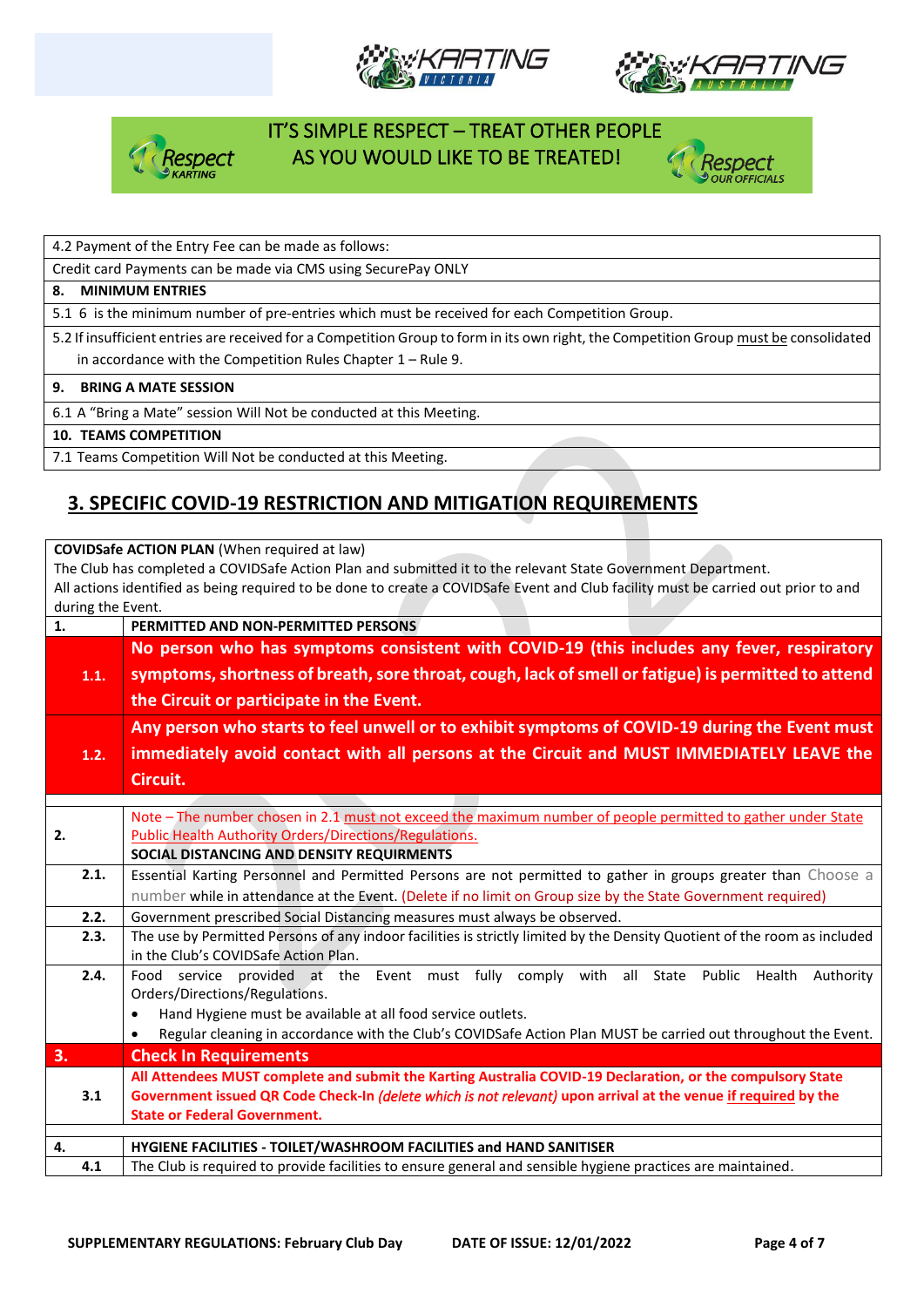







| 4.2       | Toilet and washroom facilities at the Circuit must be open and available for use.                                     |
|-----------|-----------------------------------------------------------------------------------------------------------------------|
| towels.   | Washroom facilities must be properly equipped with liquid soap, running water and either air hand driers or paper     |
| 4.3       | The toilets and washroom facilities must be cleaned at least once during the day or as otherwise required in          |
| $\bullet$ | accordance with the Club's COVIDSafe Action Plan                                                                      |
| 4.4       | It is strongly recommended that Essential Karting Personnel and Permitted Persons bring their own supply of hand      |
| Club.     | sanitiser for use in accordance with government recommendations in addition to hand sanitiser that is supplied by the |

### **4. COMPETITION**

| 1.                                               | <b>FORMAT OF RACING - CLUB COMPETITION GROUPS</b>                                                               |                                                 |                                                   |                                                                             |                                                                                                                     |    |  |
|--------------------------------------------------|-----------------------------------------------------------------------------------------------------------------|-------------------------------------------------|---------------------------------------------------|-----------------------------------------------------------------------------|---------------------------------------------------------------------------------------------------------------------|----|--|
| 1.1                                              | <b>Practice</b>                                                                                                 | 3 Practice session/s of 5 minutes will be held. |                                                   |                                                                             |                                                                                                                     |    |  |
| 1.2                                              | Qualifying                                                                                                      | <choose a="" length=""></choose>                | There Will Not be Timed Qualifying at this Event. |                                                                             |                                                                                                                     |    |  |
|                                                  |                                                                                                                 |                                                 |                                                   |                                                                             |                                                                                                                     |    |  |
| 1.3                                              | <b>Heats &amp; Final</b>                                                                                        |                                                 |                                                   |                                                                             | The system of gridding will be in accordance with State Regulations - Club Competition Format 18                    |    |  |
| <b>DISTANCES</b><br>2.                           |                                                                                                                 |                                                 |                                                   |                                                                             |                                                                                                                     |    |  |
| Heat 1                                           |                                                                                                                 | 10                                              | Heat $2$                                          | 10                                                                          | Heat 3                                                                                                              | 10 |  |
|                                                  |                                                                                                                 |                                                 | Final                                             | 12                                                                          |                                                                                                                     |    |  |
| 3.                                               | <b>ACCESS TO CIRCUIT</b>                                                                                        |                                                 |                                                   |                                                                             |                                                                                                                     |    |  |
| 3.1                                              |                                                                                                                 |                                                 |                                                   | Competitors will be permitted to enter the Circuit from 7.00am on 6/02/2022 |                                                                                                                     |    |  |
| 4.                                               | <b>DRIVERS BRIEFING</b>                                                                                         |                                                 |                                                   |                                                                             |                                                                                                                     |    |  |
| 4.1                                              | Drivers Briefing notes will be advised in an electronic format OR over the PA system to all Competitors. Any    |                                                 |                                                   |                                                                             |                                                                                                                     |    |  |
|                                                  | questions should be directed to the Chief Steward prior to the start of Competition.<br><b>SCRUTINEERING</b>    |                                                 |                                                   |                                                                             |                                                                                                                     |    |  |
| 5.                                               |                                                                                                                 |                                                 |                                                   |                                                                             |                                                                                                                     |    |  |
|                                                  |                                                                                                                 |                                                 |                                                   |                                                                             | All Competitors will be required to complete an electronic Scrutineering Form (Insert the link to the Scrutineering |    |  |
| 5.1                                              |                                                                                                                 |                                                 |                                                   |                                                                             | Form provided by KA) via a URL provided to them by the Host Club. Form is to be received prior to close of entries  |    |  |
| and filled out correctly with transponder number |                                                                                                                 |                                                 |                                                   |                                                                             |                                                                                                                     |    |  |
| 5.2                                              | This form will be submitted to the Race Secretary in an electronic format.                                      |                                                 |                                                   |                                                                             |                                                                                                                     |    |  |
| 5.3                                              | Scrutineering Stickers will be available for collection from Steward Room between 8.00am and 9.00am             |                                                 |                                                   |                                                                             |                                                                                                                     |    |  |
| <b>FUEL</b><br>6.                                |                                                                                                                 |                                                 |                                                   |                                                                             |                                                                                                                     |    |  |
| 6.1                                              | PULP and E10 PULP are the only fuels permitted to be used at this Meeting.                                      |                                                 |                                                   |                                                                             |                                                                                                                     |    |  |
| 6.2                                              | Control Fuel Will Not be used at this Meeting.                                                                  |                                                 |                                                   |                                                                             |                                                                                                                     |    |  |
| c)                                               | Proof of purchase of the fuel must be retained and produced to the Chief Scrutineer or Fuel Tester if required. |                                                 |                                                   |                                                                             |                                                                                                                     |    |  |
| 7.                                               | <b>TIMETABLE</b>                                                                                                |                                                 |                                                   |                                                                             |                                                                                                                     |    |  |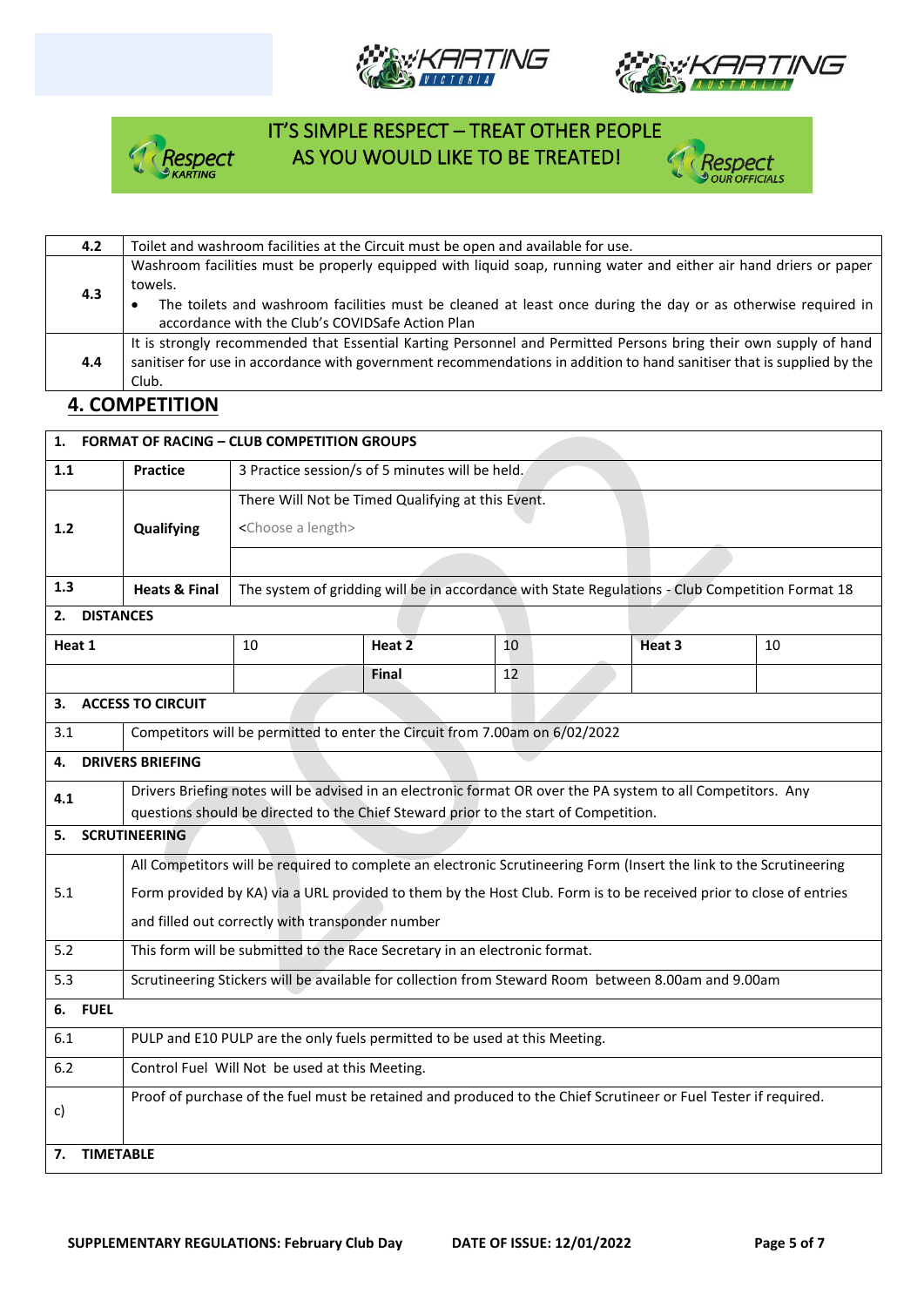







| 7.1                              | Sunday and 6/02/2022                                                                                              |                         |  |  |  |  |
|----------------------------------|-------------------------------------------------------------------------------------------------------------------|-------------------------|--|--|--|--|
|                                  | <b>TIME</b>                                                                                                       | <b>ACTIVITY</b>         |  |  |  |  |
| a)                               | 7.00am                                                                                                            | Gates open              |  |  |  |  |
| b)                               | 8.00am                                                                                                            | Canteen opens           |  |  |  |  |
| c)                               | 8.00am                                                                                                            | Practice                |  |  |  |  |
| d)                               | At completion of Practice                                                                                         | Qualifying              |  |  |  |  |
| e)                               | <b>Drivers Briefing</b>                                                                                           | <b>After Qualifying</b> |  |  |  |  |
| f)                               | After drivers briefing                                                                                            | Racing                  |  |  |  |  |
| 8.<br><b>TROPHIES AND PRIZES</b> |                                                                                                                   |                         |  |  |  |  |
| 8.1                              | Trophies for podium positions. Race format 18. See state sporting regs                                            |                         |  |  |  |  |
| 8.2                              | There will be a gathering for a Presentation of Trophies and Prizes at the end of CompetitioOn in accordance with |                         |  |  |  |  |
|                                  | <b>Government Restrictions</b>                                                                                    |                         |  |  |  |  |

## **4. CIRCUIT SPECIFIC REQUIREMENTS**

| 1.   | <b>PADDOCK ALLOCATION</b>                                                                                                                                                             |  |  |  |
|------|---------------------------------------------------------------------------------------------------------------------------------------------------------------------------------------|--|--|--|
|      | Paddock allocation Will Not will occur for the Meeting, please use common sense.                                                                                                      |  |  |  |
| 2.   | <b>MEDICAL SERVICES</b>                                                                                                                                                               |  |  |  |
| 2.1. | Any Medical assistance that is required outside of the operating hours when Kart's are not on the Race Track please<br>contact 000. The address to give to the Emergency Services is: |  |  |  |
|      | "Your Specific Location"                                                                                                                                                              |  |  |  |
|      | Goulburn Valley Kart Club                                                                                                                                                             |  |  |  |
|      | Katamatite Nathalia Road Numurkah                                                                                                                                                     |  |  |  |
| 3.   | <b>KART RETRIEVAL</b>                                                                                                                                                                 |  |  |  |
| 3.1. | Pit Crew with trolleys Will Not be given access to the Circuit during Qualifying and Racing.                                                                                          |  |  |  |
| 3.2. | Retrieval of Karts is at the discretion of the Clerk of the Course, high vis vests will not be supplied                                                                               |  |  |  |
| 3.3. | Pit Crew must only enter the Circuit when permitted by the Grid Marshal or the Clerk of the Course and then only if<br>wearing a HIGH VISIBILITY SAFETY VEST on the upper torso.      |  |  |  |
| 3.4. | Karts can be retrieved via closest gate                                                                                                                                               |  |  |  |
| 4.   | <b>ADDITIONAL VENUE REQUIREMENTS</b>                                                                                                                                                  |  |  |  |
| 4.1. | Subject to any applicable laws which may govern the access of animals, including but not limited to guide dogs, no<br>animals are allowed anywhere within the facility.               |  |  |  |
| 4.2. | No dumping of Fuel or Tyres, please make your own arrangements.                                                                                                                       |  |  |  |
| 4.3. | No unlicenced driving of motor vehicles permitted at the Circuit.                                                                                                                     |  |  |  |